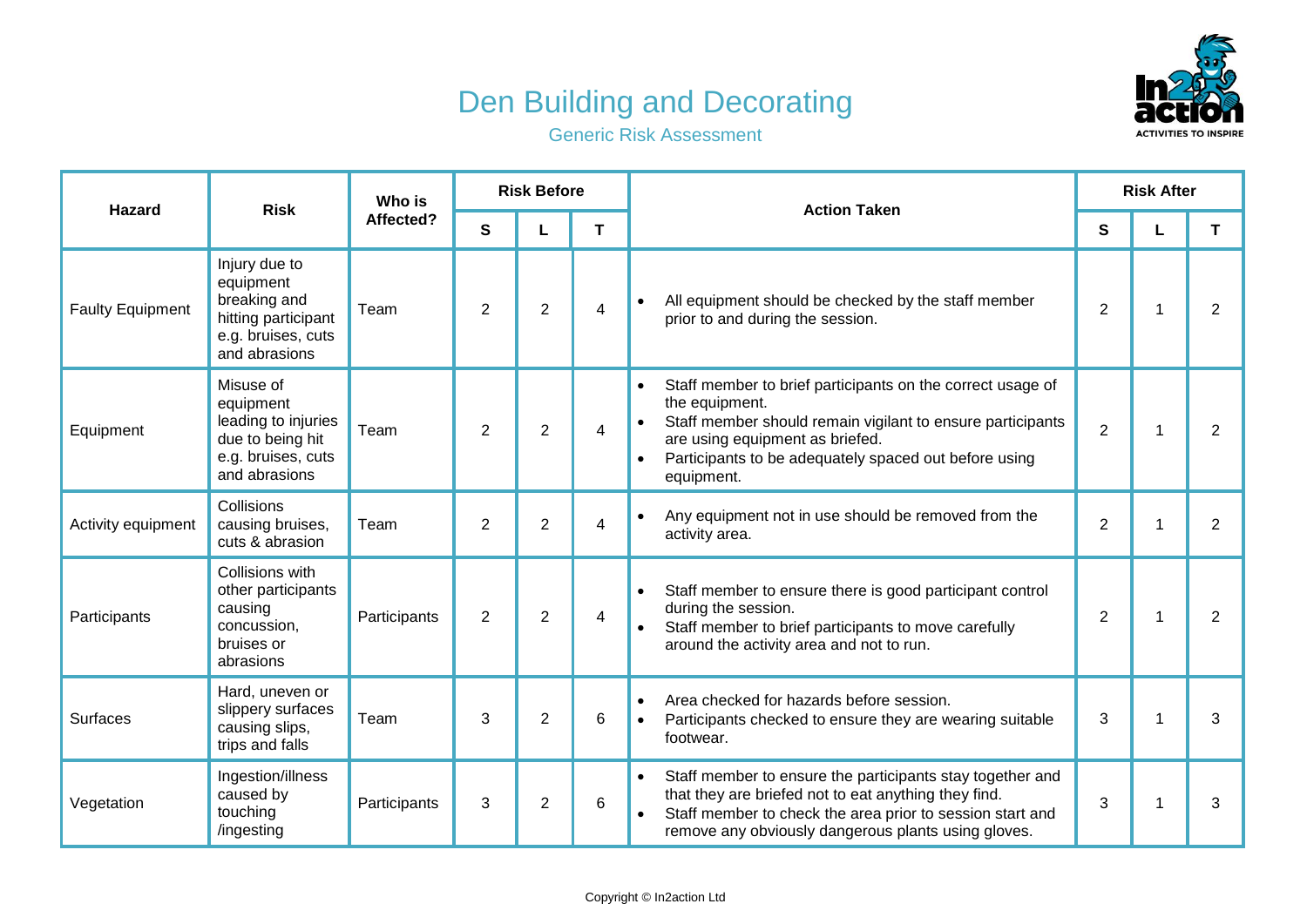|                                 | vegetation                                                                                    |              |                |                |                         | Staff member to ensure the participants have no allergies<br>to any natural objects/vegetation they find.<br>Staff member to ensure participants wear gloves for the<br>den building part of the session.<br>Staff member to brief participants not to use anything that<br>is still growing for their den. |                |
|---------------------------------|-----------------------------------------------------------------------------------------------|--------------|----------------|----------------|-------------------------|-------------------------------------------------------------------------------------------------------------------------------------------------------------------------------------------------------------------------------------------------------------------------------------------------------------|----------------|
| Face paints                     | Allergies to face<br>paint causing<br>allergic<br>reactions/illness                           | Participants | 3              | $\overline{2}$ | 6                       | Staff member to check the medical information on ID<br>$\bullet$<br>cards/forms.<br>3<br>Staff member to check with parents/teachers that the<br>participant is allowed face paint.                                                                                                                         | 3              |
| Litter                          | Dirt and sharp<br>edges causing<br>cuts/infection                                             | Participants | $\overline{2}$ | $\overline{2}$ | 4                       | Staff member to check the area for litter prior to session<br>start.<br>$\overline{2}$<br>Staff member to brief participants not to pick anything up<br>1<br>for their den before checking with a staff member or<br>accompanying adult.                                                                    | $\overline{2}$ |
| Twine/Rope                      | Misuse of<br>twine/rope<br>leading to injury                                                  | Participants | 3              | $\overline{2}$ | 6                       | Staff member to remain vigilant while participants are<br>3<br>1<br>using the rope or twine.                                                                                                                                                                                                                | 3              |
| Jewellery/Objects<br>in pockets | Entrapment/<br>collisions causing<br>cuts, bruises and<br>abrasions                           | Participants | $\overline{2}$ | $\overline{2}$ | $\overline{\mathbf{4}}$ | Participants checked to ensure they have removed<br>$\overline{2}$<br>jewellery and any objects in pockets                                                                                                                                                                                                  | $\overline{2}$ |
| Weather                         | Risk of sunburn.<br>heat exhaustion<br>and dehydration;<br>or hyperthermia<br>during activity | Team         | 3              | $\overline{2}$ | 6                       | Ensure regular water breaks are taken.<br>If it is hot, ensure participants wear sun cream and hats<br>3<br>and there is a shaded area available.<br>1<br>If it is cold, ensure participants are wearing suitable<br>clothing to keep warm.                                                                 | 3              |
| Lost child                      | Lack of<br>supervision<br>leading to injuries                                                 | Participants | 3              | $\overline{2}$ | 6                       | During a signed in activity, the Generic Kids Club<br>Operating Policy to be followed for signing in and out, and<br>walkabouts.<br>3<br>1<br>Staff member to carry out regular head counts and remain<br>vigilant at all times.                                                                            | 3              |
| Wildlife/Insects                | Bites/stings<br>causing injury                                                                | Team         | $\overline{2}$ | $\overline{2}$ | 4                       | Staff member to ensure participants remain together.<br>Staff member to ensure children don't touch any bugs.<br>$\overline{2}$<br>Staff member to check allergies of group, and medication<br>if needed.                                                                                                   | 2              |